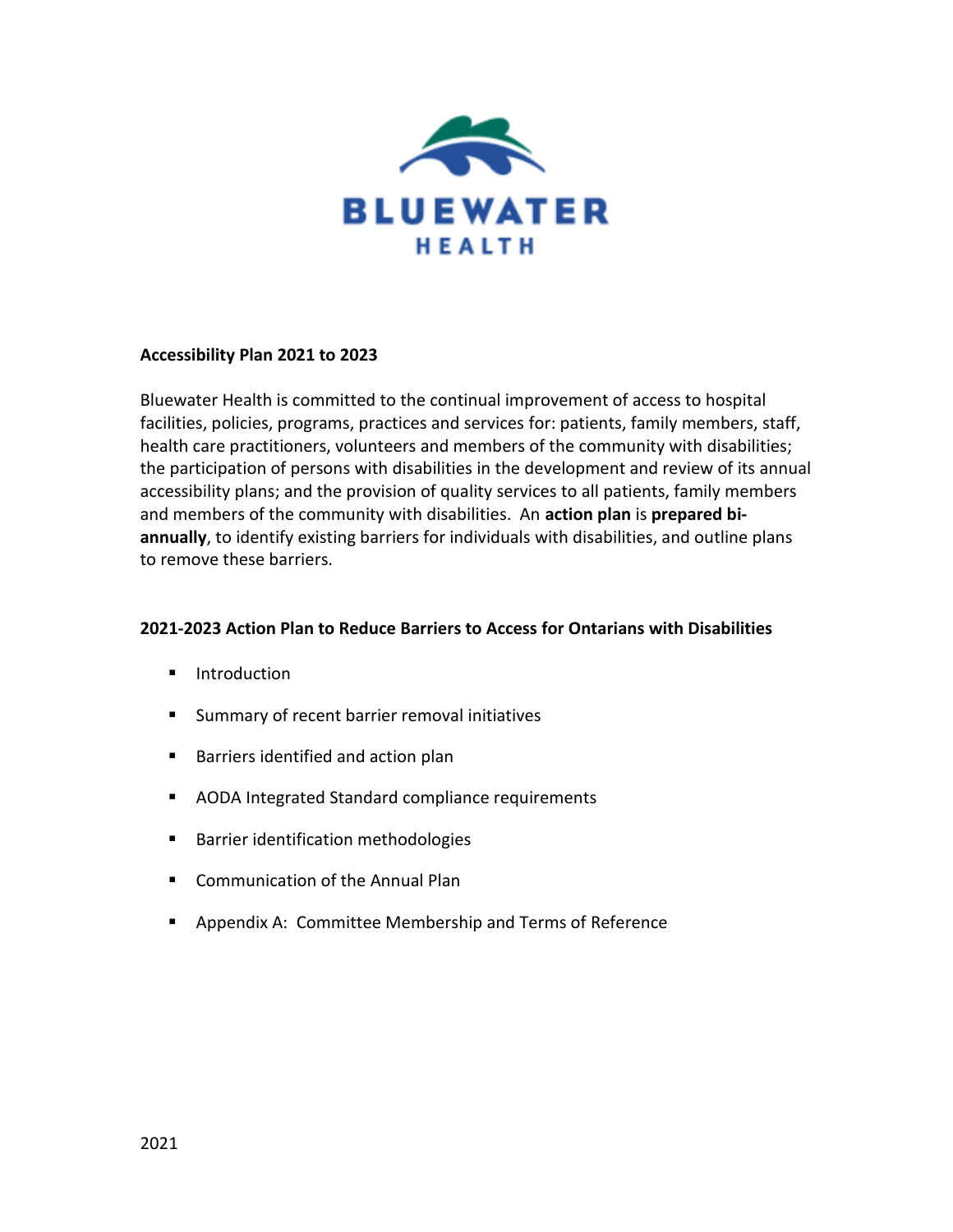### **Introduction**

Bluewater Health has developed an Accessibility Advisory Committee to:

- Review recent measures taken to remove barriers
- **If Identify barriers, and measures taken to remove barriers in the bi-annual plan**
- **Develop the multi-year accessibility plan**
- **Publicize and communicate the plan**
- **Develop policies and procedures specific to the AODA Standards and implement** actions to achieve regulatory compliance

### **Summary of recent barrier removal initiatives from 2018 - 2020**

*Examples of Barrier that Have Been Removed:*

- Various signage and way finding on the first floor registration area was changed in response to feedback.
- Visual aids installed on clear glass doors to give visual cues to the presence of the glass
- A cross walk was created for patients at the current entrance being used for all patients and visitors to Bluewater Health at Russell St.
- An automatic door operator was installed at the interior doors for staff going to and from T Lot.
- Two Acute Care rooms in Petrolia have been renovated complete with patient lifts a fully accessible washroom and in room sink.
- Greeters at the main entrance provide personal support and assistance to persons with a disability. The volunteers are trained to use Staxi chairs and provide way finding instructions.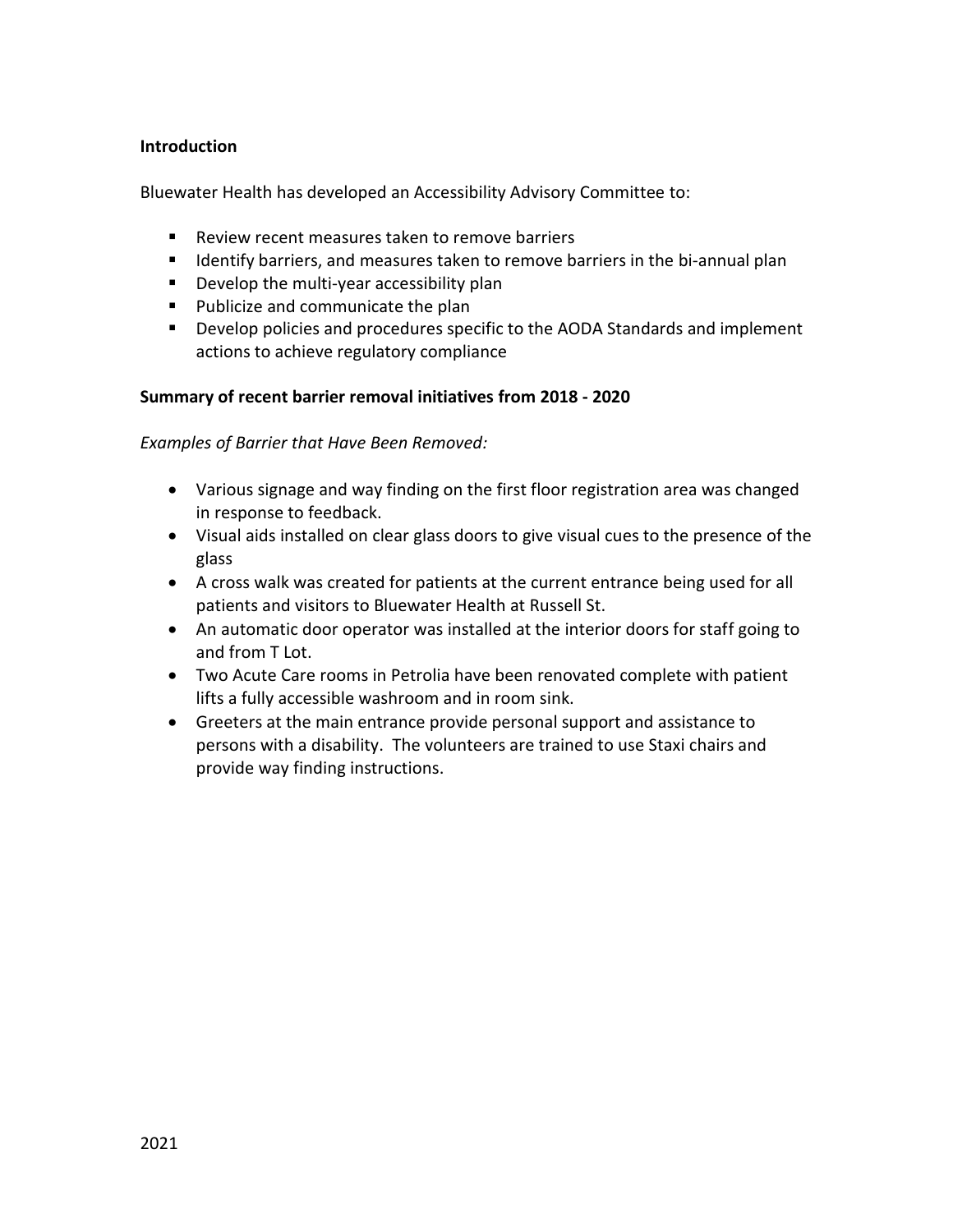### **Building Improvements List**

The Building Services Department maintains a list of accessibility items that have been identified for improvement.

### **Identified Barriers List**

The Patient Experience Specialist maintains a list in the RL6 system of accessibility concerns submitted by the public.

These are public concerns or complaints that have been received and being addressed.

- 1. Occupational Health door difficult to enter in a wheelchair. Recommend installing an automatic door opener.
- 2. A need for a larger curb cut out at the front entrance by the Russell Street door where patients are currently being dropped off to enter the building
- 3. One door at the auditorium is in need of a door operator

## **Barrier Identification Methodologies**

| <b>Methodology/Description</b>                                                                            | Status                                                                                                                                                                                                                                           |
|-----------------------------------------------------------------------------------------------------------|--------------------------------------------------------------------------------------------------------------------------------------------------------------------------------------------------------------------------------------------------|
| <b>Accessibility Advisory Committee</b><br>reviews requirements identified in the<br>integrated standards | Members of the Committee meet to review<br>complaints and concerns and to interpret<br>requirements outlined in the integrated standards<br>for the current and upcoming year.                                                                   |
| <b>Staff and Public Feedback</b>                                                                          | The public provides feedback via the BWH website<br>accessibility feedback form and/or 'Contact Us'<br>feedback form. Alternatively, customers can use our<br>compliments and concerns process by telephoning,<br>email or face to face meetings |
| Audits/surveys                                                                                            | The Accessibility Advisory Committee monitors<br>progress with addressing deficiencies outlined in<br>audits and surveys                                                                                                                         |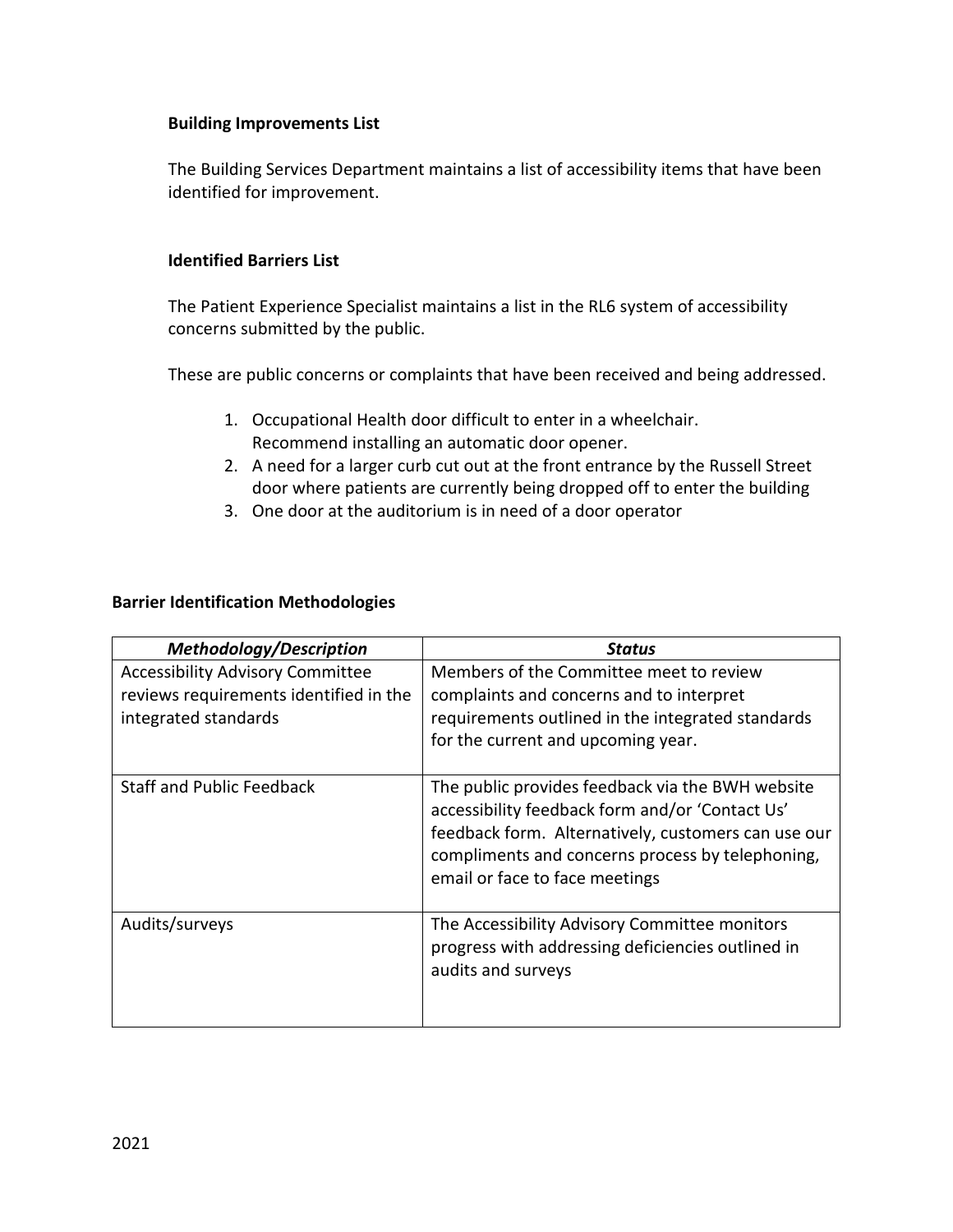## **Communication of the Annual Plan**

## *a) Objective*

Bluewater Health will continue to communicate the Hospital's support for the enactment of the Ontarians with Disabilities Act and its efforts to identify and eliminate barriers for people with disabilities. Our plan for 2018 to 2020 will ensure compliance with AODA regulations and respond to issues or concerns that are identified for improvement.

## *b) Key Audiences*

- Patients, visitors, staff, physicians, students and volunteers with and without disabilities
- **Community partners**
- Patient representatives

## *c) Strategies*

- **E** Enhance communications vehicles to make the accessibility plan publicly available and to highlight steps taken to reduce barriers
- **Integrate sensitivity access issues into existing customer service initiatives**
- Continue to educate managers, staff, physicians, students and volunteers about the accessibility plan, the Hospital's commitment to improving accessibility and expectations for all staff
- **Develop corporate policies and procedures in conjunction with the AODA standards**

# *d) Vehicles*

1. Utilize existing communications vehicles to make accessibility plan widely available to the community:

- **Profile accessibility enhancements in Bluewater Health staff and patient publications**
- Utilize technology such as the BWH website, corporate intranet and e-learning as a means to access information and increase knowledge about regulations, policies, and procedures specific to accessibility for persons with disabilities
- 2. Educate managers, staff, physicians, volunteers and students:
	- Appropriate materials to be included in staff/volunteer orientation
	- **Posting of accessibility plan, implementation plan, etc. on website and intranet.**
	- Add accessibility education to the essential training matrix of mandatory courses for staff

### **e) Evaluation**

- **The Accessibility Advisory Committee will analyze feedback comments and concerns** from clients
- Periodically an accessibility survey will be conducted to reveal if ongoing barriers exist
- The Accessibility Advisory Committee will monitor the annual accessibility plan to determine if action items are followed through.